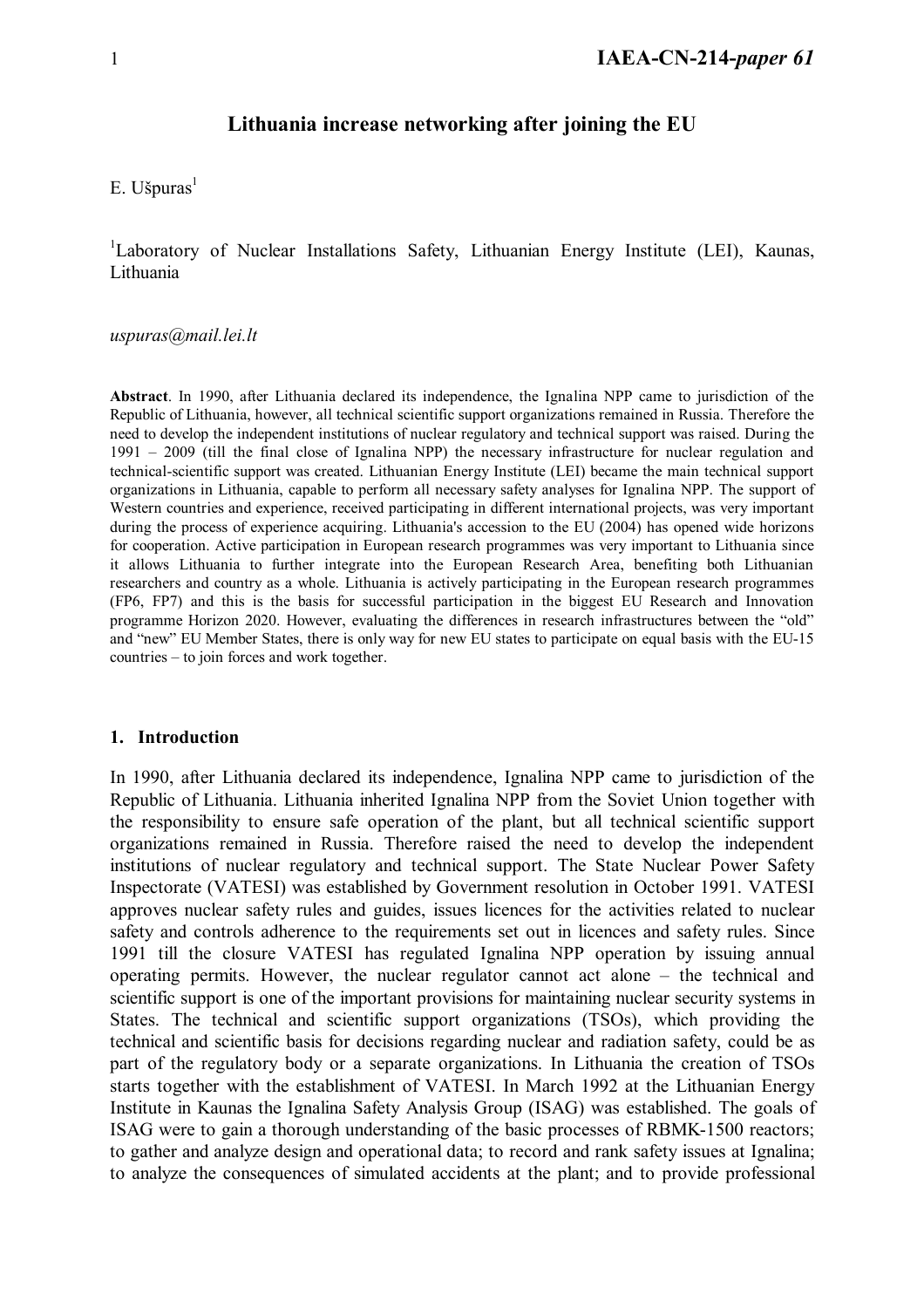technical and scientific consultation to the VATESI, the government and the international community. Later this group overgrows into Laboratory of Nuclear Installation Safety. The other organizations also took income into creation of TSOs – the temporary groups of specialists were created in Kaunas University of Technology (KTU), Vytautas Magnus University (VMU), Faculty of Physics of Vilnius University (VU) and the Institute of Physics (IP).

### **2. Support of Western countries for creation of the regulatory regime and TSOs in Lithuania**

The newly created Lithuanian nuclear regulator organisations would not have been able to perform its functions without the transfer of Western knowledge and techniques. This has been of particular value to VATESI and its own TSOs in the areas where techniques or analysis tools have been developed in the West or where the subject did not receive extensive attention in the former Soviet Union. The training has been provided by the Western TSOs via the support of the European Commission in a series of PHARE projects, and also in a number of programmes of bilateral support from member countries. The following are examples of the areas of training provided for VATESI and its TSOs.

At the very beginning it was a very important to lay a foundations – to transfer the fundamental safety principles and to train Lithuanian nuclear regulator and TSOs regarding the Lines of Defence Methodology. This technique was initially developed in France and further upgraded for special applications in the UK. It is valuable for making judgements of the acceptability of defence in depth, especially when a facility has been built to earlier standards and has features which are not typical of the majority of current designs. Also very important were the experience about the Safety Case production and review. This training aimed to show the importance of well-argued safety justifications and how they differ from bare reporting of analysis. The Lithuanian specialists learned how to assess the quality of Safety Cases and carry out formal review. This was important for the major Safety Cases reviewed by VATESI in the preparations for Unit 1 and 2 licensing.

To strengthen the co-ordination of the various bilateral and international assistance programmes to VATESI in view of their work related to granting a licence for continued operation to INPP Unit 1, the Licensing Assistance Project (LAP) was created. A Steering Group was formed in October 1996 with participants from six involved countries (France, Finland, Germany, Sweden, UK and the US). The LAP Steering Committee meets regularly about four times a year. In addition, workshops on critical technical issues were organised by LAP. The LAP Steering Group receives reports on the progress with safety improvement measures, disseminates technical information between its member organisations, and coordinates activities underway in international and bilateral assistance projects in order to avoid duplication and to promote synergy. Technical issues important to VATESI's regulatory work were evaluated and advice was offered to assist in the preparation of regulatory decisions. This assistance activity was very good school and the support for the VATESI and its TSOs.

The inspections, equipment qualification and non-destructive examination (NDE) have been important areas of training for TSOs. The specialists from Western TSOs spent great efforts on NDE and material technology which also has included transfer of equipment to the TSOs: NDE systems similar to those in use at inspections at INPP, material testing equipment and an electron microscope. Experts from VATESI and TSO have also been trained in ultrasonic technology and certified as inspectors in accordance with European Standard EN 473. TSOs have also been involved in the examination of INPP confinement building structures.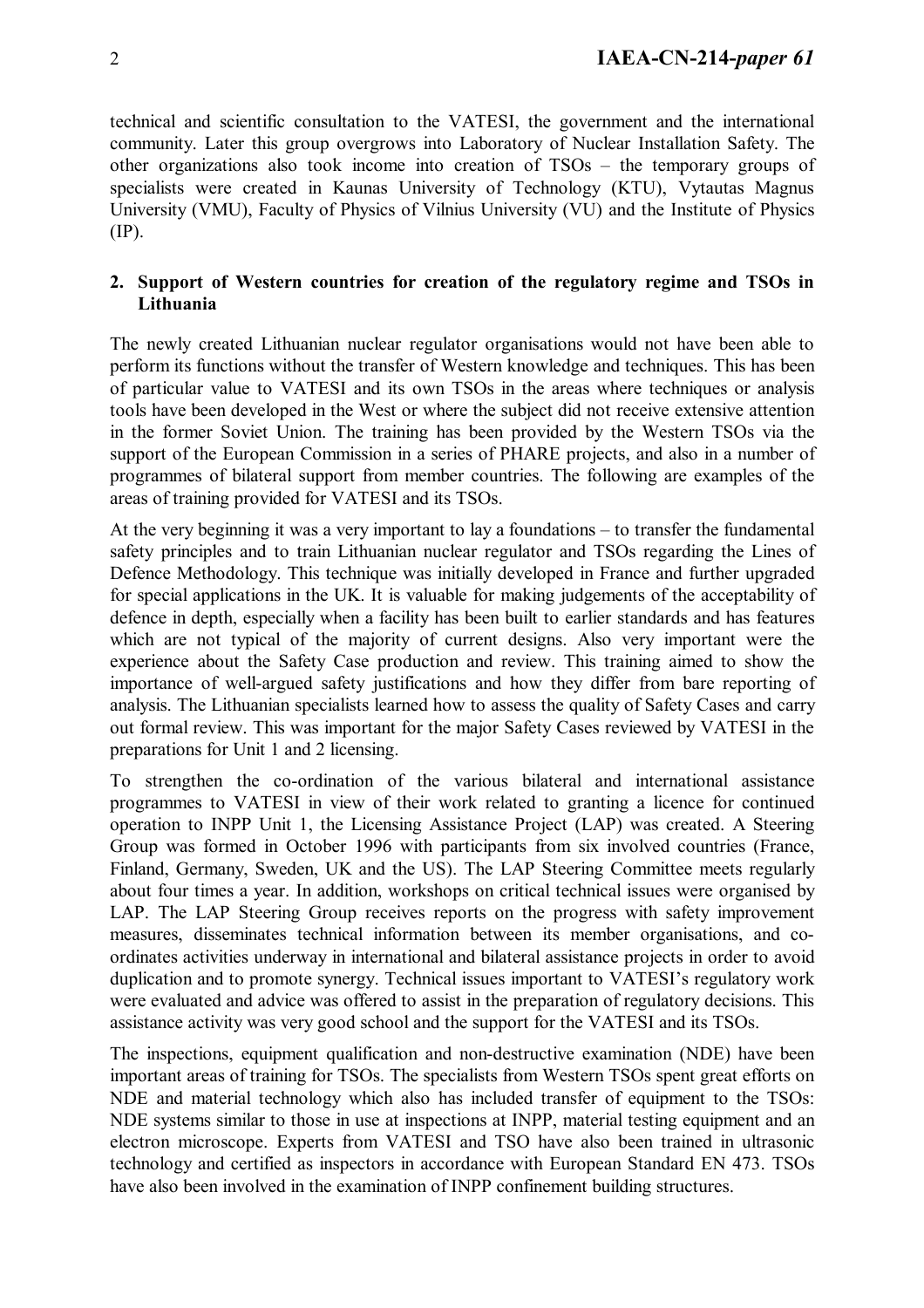Since 1992 the specialists from LEI received the training from Germany's central expert organisation in the field of nuclear safety and radioactive waste management (GRS) in the field of core physics, thermal-hydraulics and confinement computer codes: Training has been provided in detailed use of GRS computer codes ATHLET, QUABOX/CUBBOX, RALOC, COCOSYS and SUSA. The German/Lithuanian assistance programme has also included transfer of these codes to the LEI. In the recent past training and code transfer have been extended to other Lithuanian safety organisations in order to broaden the basis of technical expertise for VATESI. Similar assistance was provided by the U.S. with regard to the RELAP5 and CONTAIN computer codes.

#### **3. First attempts of networking in the nuclear energy**

It was already mentioned, that after Lithuania declared its independence, the technical support organisations in Lithuania grows and develops into institution, capable to perform all necessary safety analyses for Ignalina NPP. At the moment of final shutdown of Ignalina NPP, the Lithuanian TSOs provided the supports to the Lithuanian State Nuclear Power Safety Inspectorate (VATESI) in the form of consultations, design, research, expertise and other works requiring high scientific-technical qualification, competence, special knowledge and skills. To achieve the most efficient use of the scientific-technical potential in solving the problems of nuclear safety, the Coordination Council of Technical Support Organisations of VATESI was established, which coordinates the TSO expertise assistance to VATESI, promotes the development of nuclear energy research-industrial infrastructure, upbringing of scientific technical potential in the country and training of nuclear energy specialists.

Just before the closure of the Ignalina NPP, the deterioration of energy situation was expected. The prime Ministers of Lithuania, Latvia and Estonia signed Communique regarding cooperation in construction of the new NPP in Lithuania in February 2006. A decree endorsed by Lithuanian Parliament in June, 2007 about construction of a new NPP in Lithuania in cooperation with Latvia, Estonia and Poland. Unfortunately, at present the Lithuania, Latvia, Estonia and Poland have the shortage of nuclear energy specialists, and other energy-related professions, which are required for the new nuclear power plants planned to be constructed in the Baltic region. The knowledge on nuclear safety are required not only for NPP Operating organisation and Regulatory Body, but also the basic nuclear related knowledge should be transferred to the specialists of companies, which are interested in the NPP construction industry, infrastructure related works or other services.

The filling the existing gaps in knowledge and enhancement of competence could be performed through training seminars. At the end of 2007, the Lithuanian State Nuclear Power Safety Inspectorate (VATESI) initiated the establishment of a Regional Nuclear Safety Training Centre. This idea, discussed during an IAEA Regional Project Co-ordination meeting, raised big interest among potential counterparts (Ignalina NPP, Lithuania power company, representatives of universities and institutes), taking into account the emerging needs of new NPPs in the Baltic region. Moreover, the IAEA proposed to explore the possibility of Lithuania hosting a Basic Professional Training Course for the entire region. As a pilot project, it was proposed to organise a two-week course on nuclear safety based on the syllabus developed by the IAEA. The Regional Basic Professional Training Course was organised by International Atomic Energy Agency under the Technical Cooperation Regional Project "RER/9/084: Effectiveness of Regulatory Authorities and Advanced Training in Nuclear Safety". It was decided that host organisation and the main local organizer of course would be the Lithuanian Energy Institute (LEI). In 2008 and 2009 such two weeks courses (at the end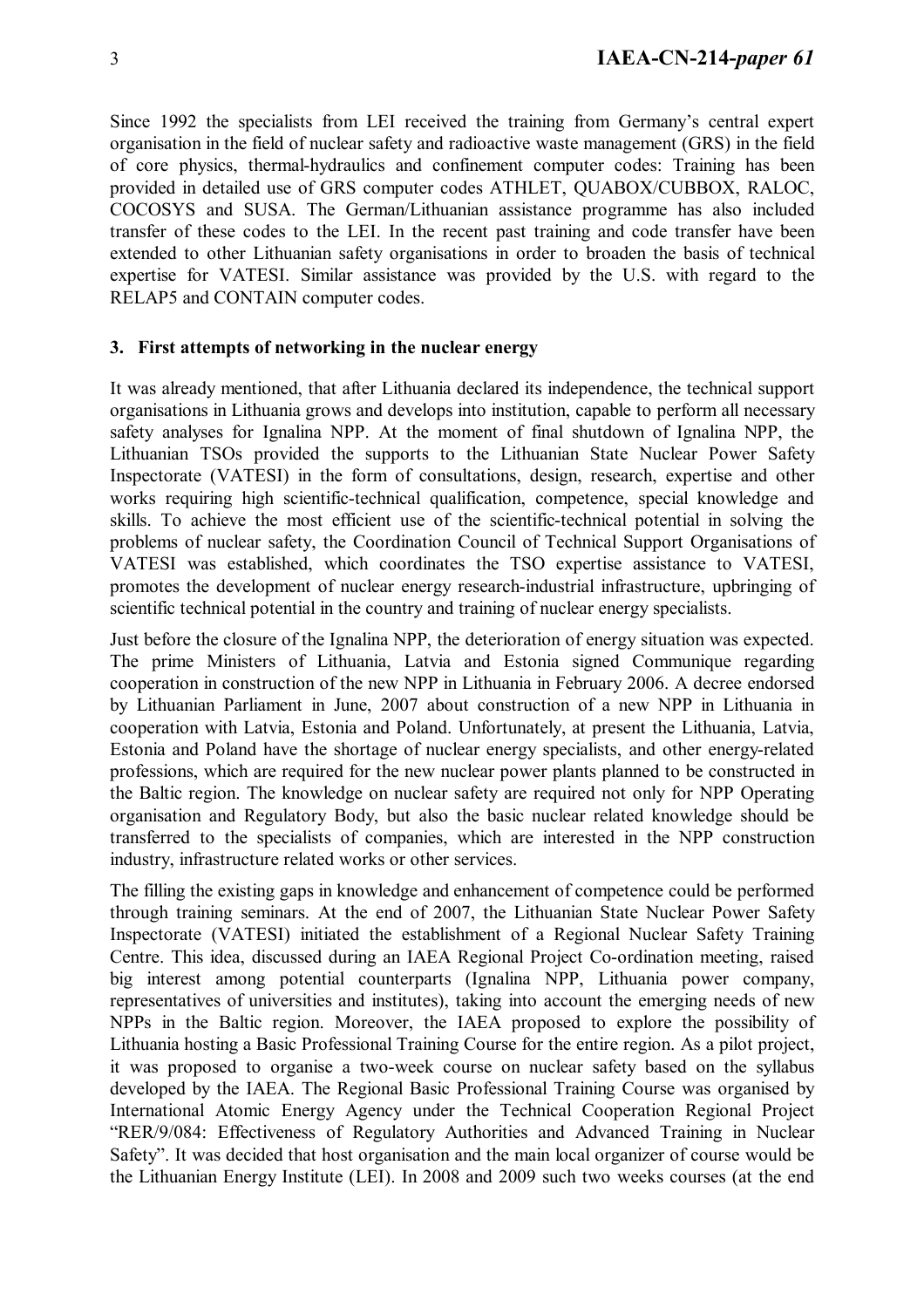of October) were organised. The total number of course participants was approximately 40 each year: half of audience was composed from participants from several IAEA Member States from former Soviet Republics and East Europe (Albania, Armenia, Azerbaijan, Belarus, Bulgaria, Croatia, Czech Republic, Hungary, Kazakhstan, Poland, Romania, Russian Federation, Slovenia, Slovakia and Ukraine), and half from local Lithuanian organisations (VATESI, Visaginas NPP and others), see FIG. 1. The lecturers for the course were drafted from IAEA, but part lectures were from Lithuanian organisations (KTU, LEI, CPST and Ignalina NPP). The  $16 - 18$  modules from the IAEA syllabus are involved into course program: Design of nuclear reactors; Basic principles of nuclear safety; Operational safety; Radiation protection and environment control; Deterministic accident analysis; Probabilistic safety analysis; In-plant accident management; Quality assurance; Regulatory control; Limiting conditions for operation; Plant renewals, modifications and upgrades; Safety issues in nonreactor facilities; Maintenance; Decommissioning; Public communication. During the course the working groups, the technical visit of Ignalina NPP and simulator exercise (training exercise at Ignalina NPP full-scale simulator of RBMK-1500) were provided. At the end of each week the exams were organised to consolidate the knowledge.

Mrs. Maria Moracho from the IAEA Nuclear Installation Safety Department, evaluating this Lithuanian initiative said: "for the countries, that are preparing for new nuclear power plants, it is important to develop a nuclear safety knowledge, according to the IAEA safety standards. Lithuanian organizations and the IAEA co-operation is particularly useful in order to further develop the nuclear safety-related structures". According to her, it was decided to organize these training courses in Lithuania, because there are experts in this field, considerable experience and is the kind of necessary training infrastructure.



*FIG. 1 Participants of IAEA Basic Professional Training Courses in Nuclear Safety in Lithuania (20- 31 October 2008)*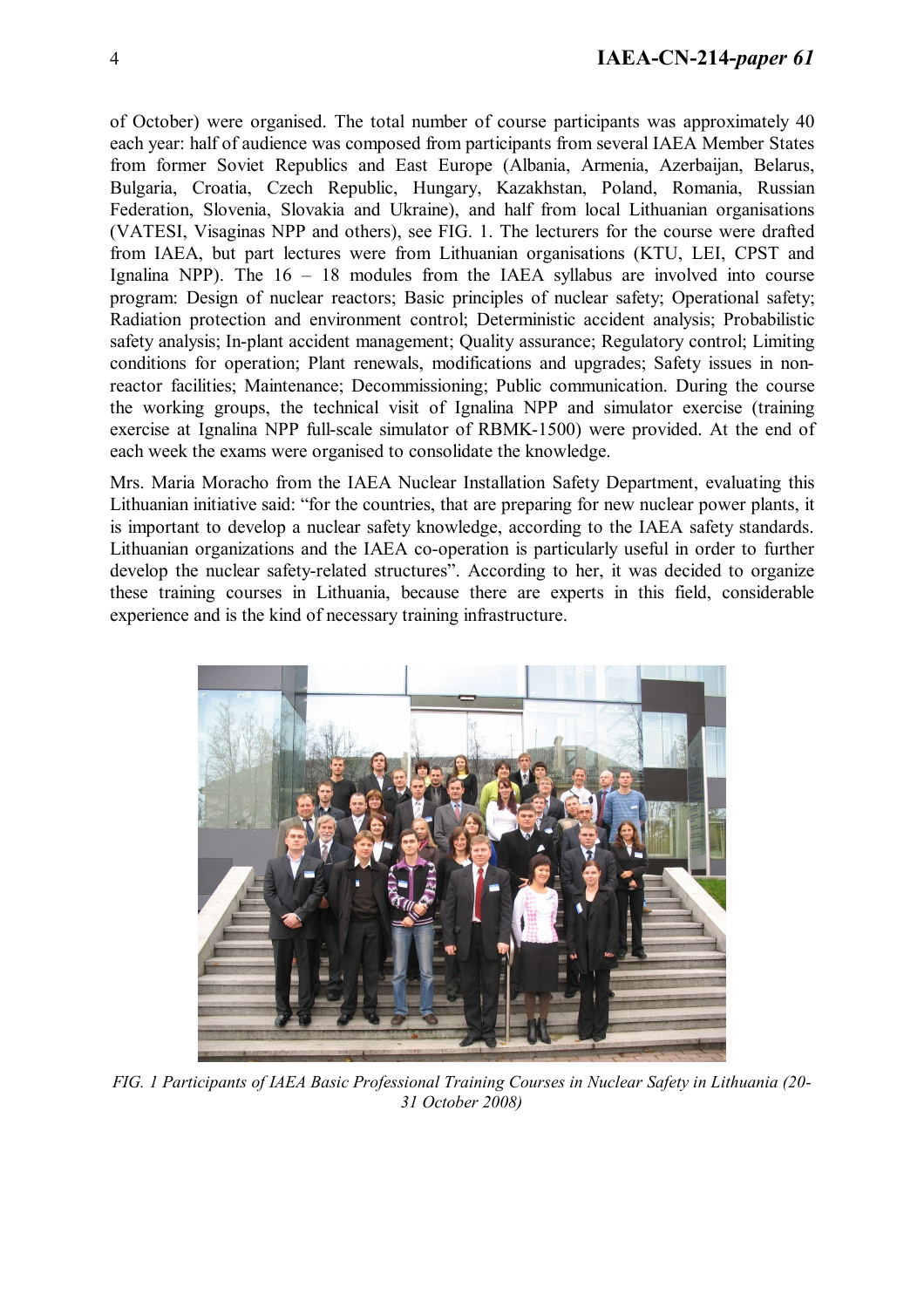### **4. Lithuania in the EU – participation in EU research programmes**

Lithuania's accession to the EU (1 May 2004) has opened wide horizons for co-operation. Active participation in European research programmes is very important for Lithuania since it allows Lithuania further integrate into the European Research Area, benefiting both Lithuanian researchers and country as a whole. During the last few years, a major overhaul of the Lithuanian research system has been taking place using European structural and national funding. State research institutions were consolidated to make them stronger and more visible internationally. New infrastructure and laboratories are being added, making sure Lithuanian researchers have modern instruments at their disposal. Lithuania is also renewing its research base and creating five integrated science, study and business centres, modelled on Silicon Valley, thus encouraging research and business to come together to create innovative products of high added value. The valleys are developed with a view to building up research, studies and knowledge economy clusters at international level and consolidating the long-term foundation for the competitiveness of Lithuania's economy.

The success rate of Lithuania participation in the Seventh Framework Programme is close to the EU average – it currently places Lithuania right in the middle (the success rate of Lithuania is 19.7%, while the EU average success rate is 21.6%). Thus, the Lithuania is number 15 among 27 EU member states. In today's globalised environment, advancing international cooperation between researchers in different countries is more important than ever. Research tasks can be accomplished much faster when the best minds in a particular field come together. Working on joint projects, researchers not only multiply the efforts to achieve particular results, but also develop and maintain networks, share expertise and resources and develop new ideas and solutions. Lithuania is committed to further enhancing international cooperation while implementing joint research initiatives and providing them with guidance and financial support.

As it was mentioned before, the Lithuanian Energy Institute (LEI) became one of main technical support organizations in Lithuania. LEI is very active involved in the networking activities with EU countries. LEI is the member of the following networks (see FIG. 2):

- Sustainable Nuclear Energy Technology Platform (SNETP);
- Implementing Geological Disposal of Radioactive Waste Technology Platform (IGD- $TP$ ;
- Nuclear Generation II & III Association (NUGENIA);
- European Technical Support Organisations Network (ETSON);
- European Nuclear Safety Training and Tutoring Institute (ENSTTI);
- Baltic Energy Security Research Platform (BESRP):
- European Network of Freshwater Research Organisations (EurAqua);
- The European Association of National Metrology Institutes (EURAMET);
- Euro-Asian cooperation of national metrological institutions (COOMET);
- New European Research Grouping on Fuel Cells and Hydrogen (N.ERGHY);
- International Energy Agency Hydrogen Implementation Agreement (IEA HIA).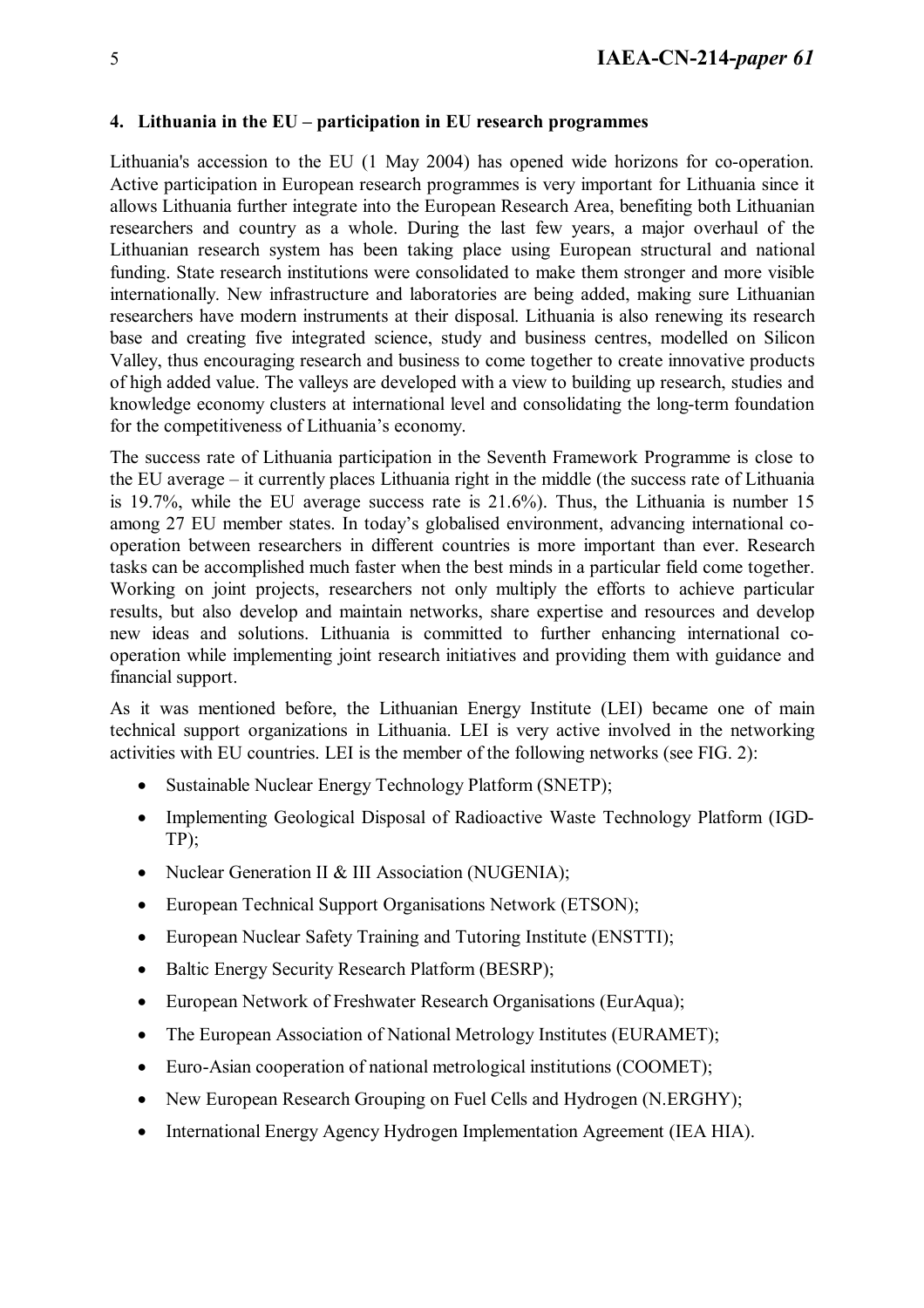

*FIG. 2 Main networks, where LEI is participating* 

# **5. Benefits after joining the networking in EU**

As the example of successful networking of Lithuania in the Sixth and Seventh Framework Programme, the some success stories of LEI are presented.

# **5.1. Participation in EC FP**

After joining to European Union, LEI starts actively participate in the European research programmes. Within the frame of Sixth Framework Programme LEI participated in 13 projects. Recently, in the Seventh Framework Programme there are 22 ongoing (or completed) projects, in which LEI is participating and one project is in the negotiation phase. The success rate of LEI in FP7 is approximately 35.9%. Out of 64 proposals with LEI participation, 38 passed the threshold – thus, the success rate to pass the threshold is  $\sim$  59.4%.

Lithuanian Energy Institute is targeting following research themes: EURATOM; Energy; Research in Nanosciences & technologies; Information Society Technologies; Agriculture, Fisheries, Biosociety & Food; Science & Society. Below we will present in details the aspects of LEI participation in EURATOM programme.

The Success rate of Lithuania in EURATOM program is 43.6%. The requested EC contribution is 3.3 million EUR, while the obtained EC financing is 1.48 million EUR (what constitutes 44.8% of requested). The Lithuanian applicants (institutions of Research & Higher Education and Public institutions) participating in EURATOM are listed in TABLE I.

The mentioned in table LEI proposals within the frame of FP7, financed by EC, are following:

- 1. European Fusion Development Agreement (EURATOM-LEI)
- 2. Treatment and Disposal of Irradiated Graphite and Other Carbonaceous Waste (CARBOWASTE)
- 3. Fate of Repository Gases (FORGE)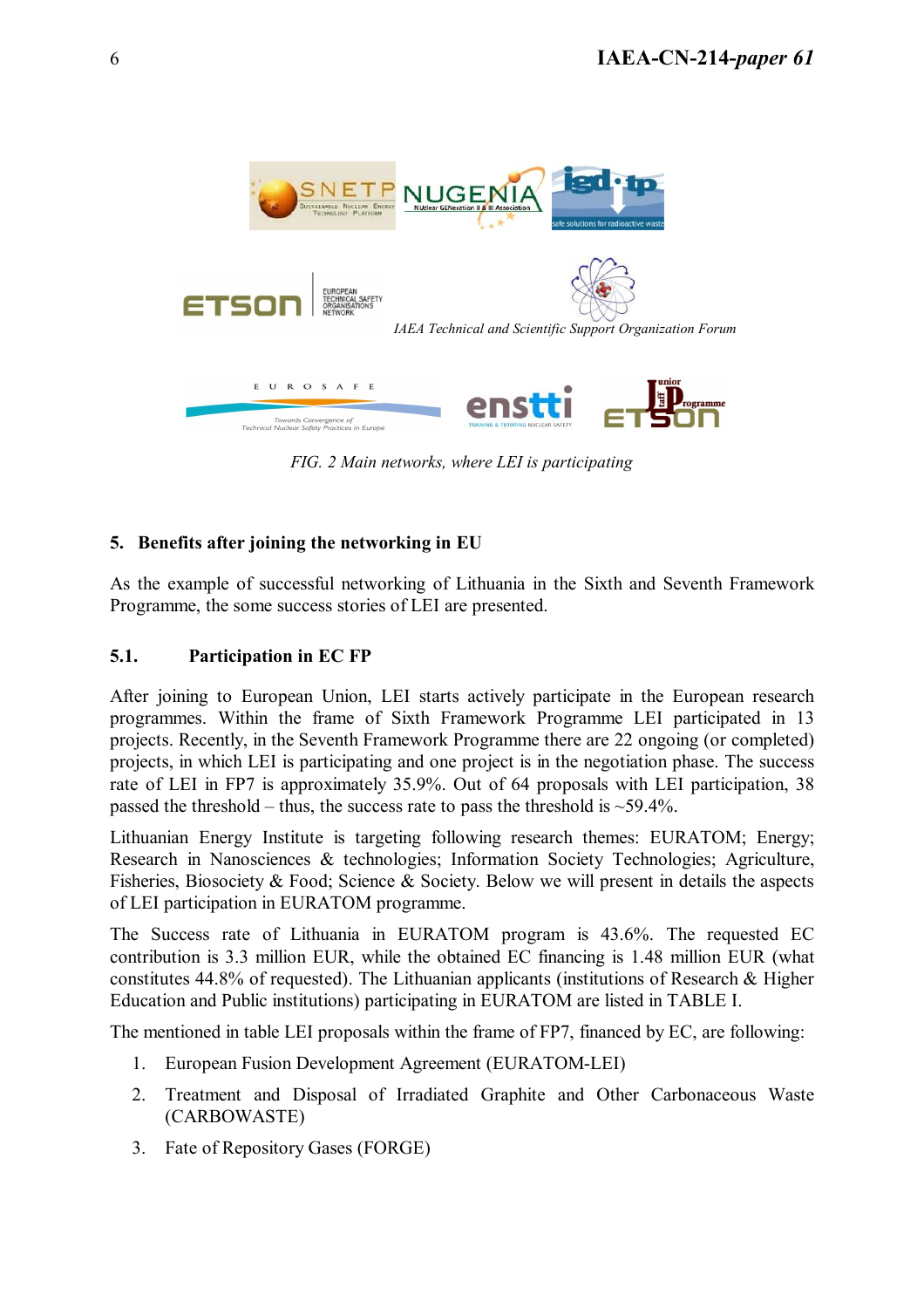- 4. Network of Excellence for a Sustainable Integration of European Research on Severe Accident Phenomenology (SARNET2)
- 5. MATerialsTEsting and Rules (MATTER)
- 6. Proposal for a harmonized European methodology for the safety assessment of innovative reactors with fast neutron spectrum planned to be built in Europe (SARGEN\_IV)
- 7. New MS Linking for an AdvaNced Cohesion in Euratom Research (NEWLANCER)
- 8. Sustainable network of Independent Technical Expertise for radioactive waste disposal (SITEX)
- 9. Code for European Severe Accident Management (CESAM).
- 10. CArbon-14 Source Term (CAST)
- 11. Advanced Safety Assessment: Extended PAS (ASAMPSA\_E)
- 12. Building a platform for enhanced societal research related to nuclear energy in Central and Eastern Europe (PLATENSO)
- 13. Nuclear Cogeneration Industrial Initiative Research and Development Coordination  $(NC2I-R)$
- 14. Assessment of Regional CApabilities for new reactors Development through an Integrated Approach (ARCADIA).

As it is presented from the TABLE I, LEI is the leader in EURATOM programme in Lithuania. LEI received 70% and FTMC – 27% of EU funding.

| N <sub>0</sub>             | <b>Institution</b>                                                   | Number of<br>proposals | Number of financed<br>proposals |
|----------------------------|----------------------------------------------------------------------|------------------------|---------------------------------|
|                            | <b>Research &amp; Higher Education</b>                               | 34 $(87%)$             | 17(89%)                         |
| $\mathbf{1}$               | Lithuanian Energy Institute (LEI)                                    | 29 (74%)               | 14(74%)                         |
| $\overline{2}$             | Vilnius University (VU)                                              | 1(3%)                  | 1(5%)                           |
| 3                          | Kaunas University of Technology (KTU)                                | 2(5%)                  | $\theta$                        |
| $\overline{4}$             | Center for Physical Sciences & Technology<br>(FTMC)                  | 2(5%)                  | $2(11\%)$                       |
| <b>Public institutions</b> |                                                                      | 5(13%)                 | $2(11\%)$                       |
| 5                          | Lithuanian Geology Survey under the Ministry of<br>Environment (LGT) | 2(5%)                  | $\Omega$                        |
| 6                          | Radiation Protection Center (RSC)                                    | 2(5%)                  | $2(11\%)$                       |
| $\tau$                     | Nuclear Power<br>Safety<br>Inspectorate<br>State<br><b>VATESI)</b>   | 1(3%)                  | $\theta$                        |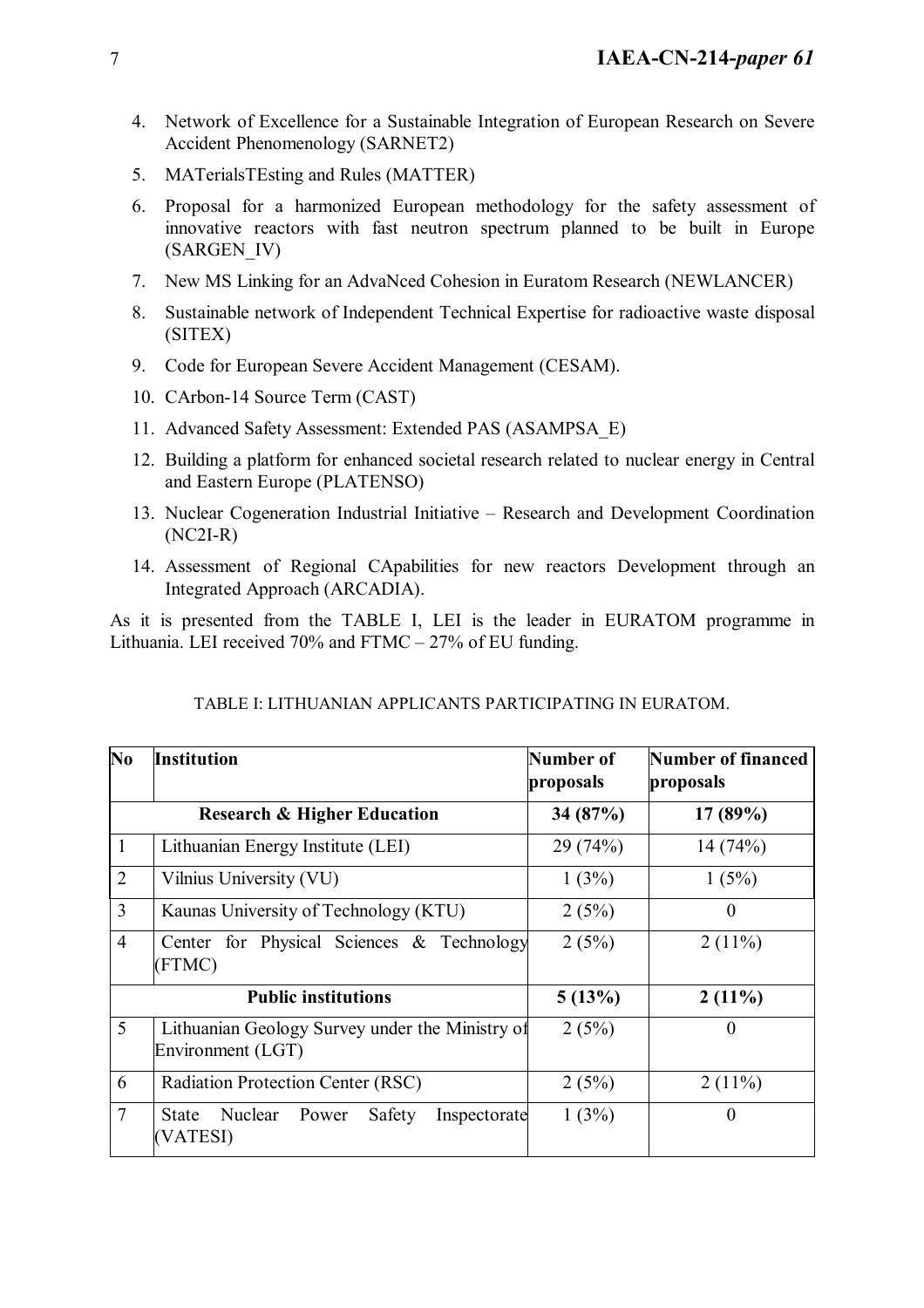The active networking of LEI and participation in the European research programmes brings double benefits for Lithuania. Being the member of different networks (SNETP, IGD-TP, NUGENIA, ETSON and others), LEI "is feeling the pulse" of development of research programmes and possibilities for the Lithuania. These knowledge and other useful information are transmitted to the other TSOs thorough the activity of the Coordination Council of Technical Support Organisations of VATESI, where LEI is participating as well. Such "methodology of communication" allows to disseminate the information for the other TSOs.

### **5.2. Participation in ENSTTI activities**

In 2010 LEI joined the initiative of Institute for Radiological and Nuclear Safety (IRNS) to establish the European Nuclear Safety Training and Tutoring Institute (ENSTTI). The objective of ENSTTI is to provide educational, consultation and practical services by assessing radiological and nuclear safety. ENSTTI calls on European TSO expertise to maximize the transmission of knowledge and proficiency based on practical experience and culture. The training courses, depending on the background level of participants are of two types:

- Beginners (Induction Course on Nuclear Safety initial knowledge on nuclear safety);
- Advanced (courses oriented in deeper understanding of specific problems).

LEI, as one of the founders of ENSTTI, participated in training activities from the establishment of the ENSTTI. At the beginning LEI provides their trainers in the Induction Courses. Since 2012, when ENSTTI won the projects funded by the EC Directorate-general Development and Cooperation – Europe Aid, LEI is providing the trainers for the advanced level training courses in nuclear safety, nuclear security and radiation protection. LEI provided the lecturers for the following courses: Nuclear Fuel Cycle Safety; Probabilistic safety Assessment; Deterministic Safety Assessment; Criticality Safety and Thermal-hydraulics; Ageing and Mechanical Analysis and others.

ENSTTI is organising not only training courses but also individual tutorings. ENSTTI offers tutoring periods both for junior professionals and for those with professional experience in the nuclear field. During the tutoring period, which is tailored to each applicant's future work, trainees work alongside an expert with safety-related responsibilities within his/her own organization. The content and duration of tutoring period are adapted to each applicant's profile. On the September 2013 the two tutoring programs (on the analysis of processes in confinements and on the emergency preparedness) for the Belarusian specialists were organized in LEI (see FIG. 3).

Each training / tutoring course is a good school not only for the trainees and tutees, but also for the trainers / tutors, as well for the course organisers. Thus, providing the trainers and tutors LEI has several objectives: to strength and systematize the nuclear knowledge, to preserve competition in nuclear safety, to gain new ideas. The close contacts with specialists from different countries, also has very positive impact and forcing to improve the knowledge in different nuclear areas. Participation in such activities will allow to Lithuanian TSO to be ready for the construction of the new NPP.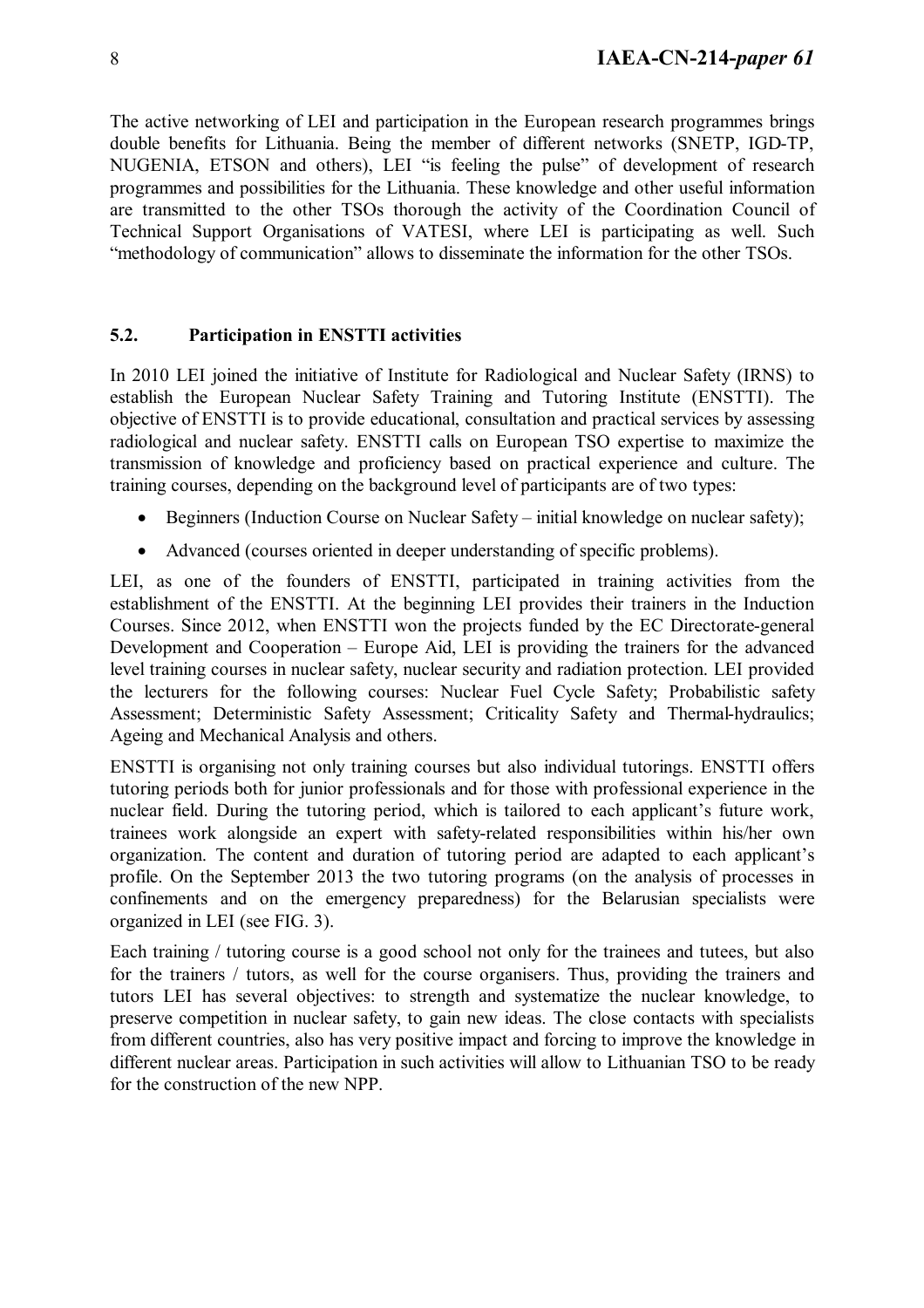### **6. Future networking activities and conclusions**

Analyzing the success of participation in the European research programmes, we can see that the old EU Member States are leading in providing proposals for the EU research programmes. There are some contradiction between the EU-15 area countries (Austria, Belgium, Denmark, Finland, France, Germany, Greece, Ireland, Italy, Luxembourg, Netherlands, Portugal, Spain, Sweden and United Kingdom) and the EU newcomers – EU-13 countries (Poland, Slovenia, Slovakia, Czech Republic, Lithuania, Hungary, Latvia, Estonia, Malta, Cyprus, Croatia, Romania and Bulgaria). The analogical situation is also regarding the financing from EC – the EU-15 area countries are receiving 85,4% of funding, comparing to 4,3% of funding for the EU-13 countries. There are few reasons, explaining such situation:

- EU-15 countries are better prepared to undertake ambitious projects;
- EU-13 countries distinguishes by a lack of advanced research infrastructure;
- EU-13 countries have available much lower national funds for research.



*FIG. 3 Foreign safety experts visiting LEI laboratories* 

Such situation, when the old EU Member States receives biggest part of funding for research, in reality increase the gap between research infrastructures of "old" and "new" EU Member States (contrary to the intention). The situation, when the research infrastructures is better developed in EU-15 countries is very unfavorable for the remaining EU countries. The researchers from the EU-13 countries must have possibility to make careers  $\&$  educate new generations at home. Otherwise, it will be just the "brain-drain" from these EU-13 countries. The only way for new EU states to compete / cooperate on equal footing with EU-15 countries is to join forces and work together. Below are presented two examples of such regional cooperation, which were initiated during the Lithuanian Presidency of the Council of the European Union in 2013:

- BRILLIANT proposal,
- Baltic Energy Security Research Platform (BESRP).